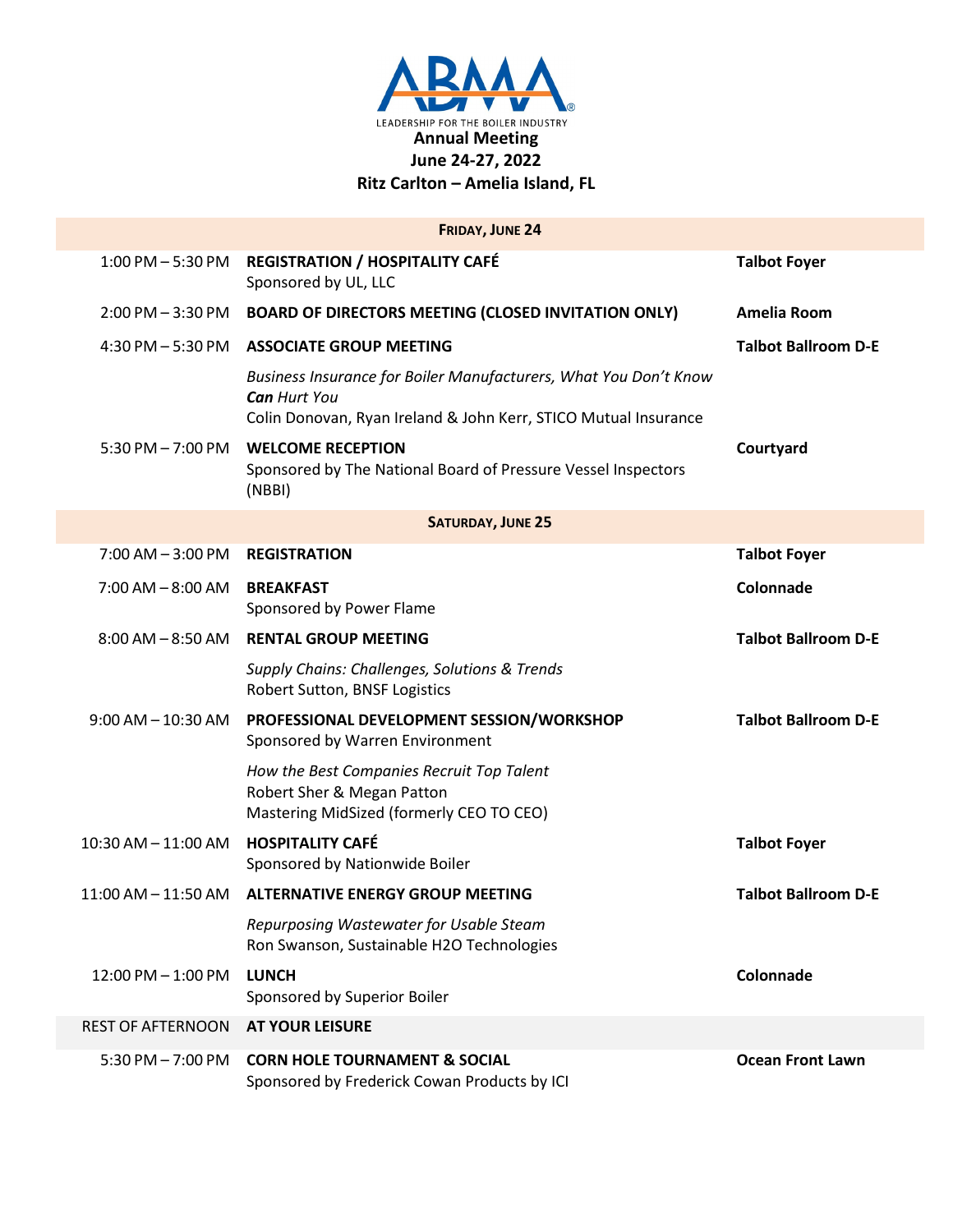

|                              | <b>SUNDAY, JUNE 26</b>                                                                                                                                                                                             |                            |
|------------------------------|--------------------------------------------------------------------------------------------------------------------------------------------------------------------------------------------------------------------|----------------------------|
| $7:30$ AM $- 1:30$ PM        | <b>REGISTRATION</b>                                                                                                                                                                                                | <b>Talbot Foyer</b>        |
| $7:30$ AM $-$ 8:45 AM        | <b>BREAKFAST</b><br>Sponsored by Webster Combustion                                                                                                                                                                | Colonnade                  |
|                              | 8:30 AM - 10:30 AM SPOUSE BREAKFAST & ACTIVITY<br>Sponsored by Preferred Utilities Manufacturing Company                                                                                                           | Courtyard                  |
| $9:00$ AM $-9:50$ AM         | <b>INTERNATIONAL GROUP MEETING</b>                                                                                                                                                                                 |                            |
|                              | Doing Business in China - Significant Opportunities and<br><b>Navigating Challenges for Success</b><br>Manny Menendez, ClearSign Technologies                                                                      | <b>Talbot Ballroom D-E</b> |
| $10:00$ AM $- 10:50$ AM      | <b>INDUSTRIAL GROUP MEETING</b>                                                                                                                                                                                    | <b>Talbot Ballroom D-E</b> |
|                              | The Future of Steam and Thermal Energy<br>Bob Bessette, CIBO Retired                                                                                                                                               |                            |
| 10:00 AM - 1:30 PM           | <b>HOSPITALITY CAFÉ</b><br>Sponsored by Sterling Deaerator                                                                                                                                                         | <b>Talbot Foyer</b>        |
| $11:00$ AM $-12:30$ PM       | <b>CONTROLS AND INSTRUMENTATION GROUP MEETING</b>                                                                                                                                                                  | <b>Talbot Ballroom D-E</b> |
|                              | Efficiency Improvements, Technologies & Their Effect on<br>Decarbonization: A Panel Discussion                                                                                                                     |                            |
|                              | <b>Moderators:</b><br>Jennifer Guerrero-Ferreira - Karl Dungs<br>Mark Wasczcak - SCC Inc., Bill Gurski - Zeeco                                                                                                     |                            |
|                              | <b>Panelists:</b><br>Bill Gurski, Zeeco - Jason Howard, Power Flame<br>Jamie Tighe, E-Tech - Dave Reinink, Johnston Boiler<br>Jesse Coffee, Oilon - Rich Simons, Laars Heating<br>Jeremy Zellmer, Industrial Steam |                            |
| <b>LUNCH &amp; AFTERNOON</b> | <b>AT YOUR LEISURE</b>                                                                                                                                                                                             |                            |
| $8:30$ PM $-10:00$ PM        | <b>DESSERT SOCIAL &amp; MAGIC SHOW</b><br>Sponsored by Industrial Steam                                                                                                                                            | Colonnade                  |